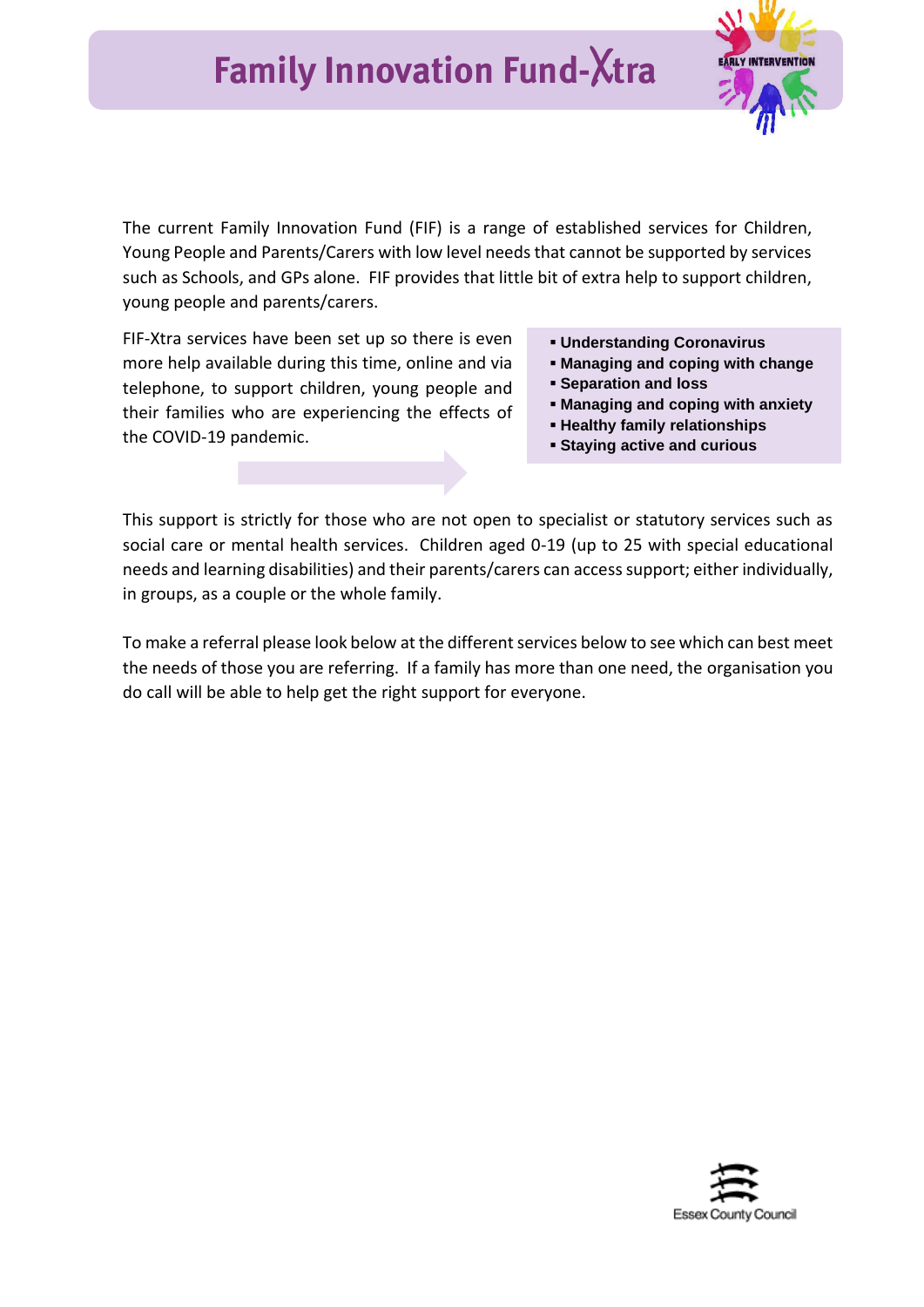## **Family Innovation Fund-**X**tra**





[www.wildernessfoundation.org.uk](http://www.wildernessfoundation.org.uk/) 0300 1233073 [info@wildernessfoundation.org.uk](mailto:info@wildernessfoundation.org.uk) Jo Roberts- jo@wildernessfoundation.org.uk Angely Webb- angely@wildernessfoundation.org.uk

We work with clients of all ages from 0 to 19, including individuals, groups and families of all ages. Counsellors offer support for anxiety, depression, family and other relationships, addictions, self-harm or suicidal thoughts, loss and bereavement, confidence, phobias, abuse, exploitation, trauma, stress, behaviour, gender dysphoria, SEN etc. We are non-judgemental and will support your building of coping strategies and resilience. Hours to be agreed between the client and therapist. We make phone or online counselling easy for you to engage with, and may bring nature, art and other practical/creative tools into sessions. Our team is professionally trained and abide by professional ethics, safeguarding vetted and trained. We commit to offer safe, and confidential help to everyone we engage, and we will allocate the right therapist for your needs.

Appointments available: 9am-5pm Monday -Friday Evenings & weekends by agreed appointment



[www.relatelnene.org.uk](https://eur02.safelinks.protection.outlook.com/?url=http%3A%2F%2Fwww.relatelnene.org.uk%2F&data=02%7C01%7C%7Cd77b7be91f82401d855508d808882d34%7Ca8b4324f155c4215a0f17ed8cc9a992f%7C0%7C0%7C637268728259581014&sdata=KUfFOGeVPs7LdmAHro7irbxy9JFts6dIJ%2BXOtyqJy7E%3D&reserved=0) 01245 676930 or 01708 441722 [enquiries@relatelnee.org.uk](mailto:enquiries@relatelnee.org.uk) Lesley Kelsey- [lesleykelsey@relatelnee.org.uk](mailto:lesleykelsey@relatelnee.org.uk) Pam Forsyth- pamelaforsyth@relatelnee.org.uk Sue Cook- suecook@relatelnee.org.uk

Relate London North East & Essex – counselling, mediation, training.

Lockdown, although protecting us, has resulted in many families, couples, individuals and children struggling with mixed emotions about what the future holds. Being in closeproximity with others for any period of time can be difficult, feelings can surface that aren't easy to deal with. If you're feeling depressed, worried, lonely, frustrated, angry or grieving – we are here to support you. We will listen and help you find ways to make changes or find solutions to feel stronger and able to cope.

We make no judgements, our role is to support, provide useful information and help you make positive changes to your life and relationships.

Accredit by the British Association for Counselling and Psychotherapy, Family Mediation Council, Legal Aid Agency and Department of Work and Pensions.

Appointments available: 9am-9pm Monday- Friday and 9am-5pm on Saturdays

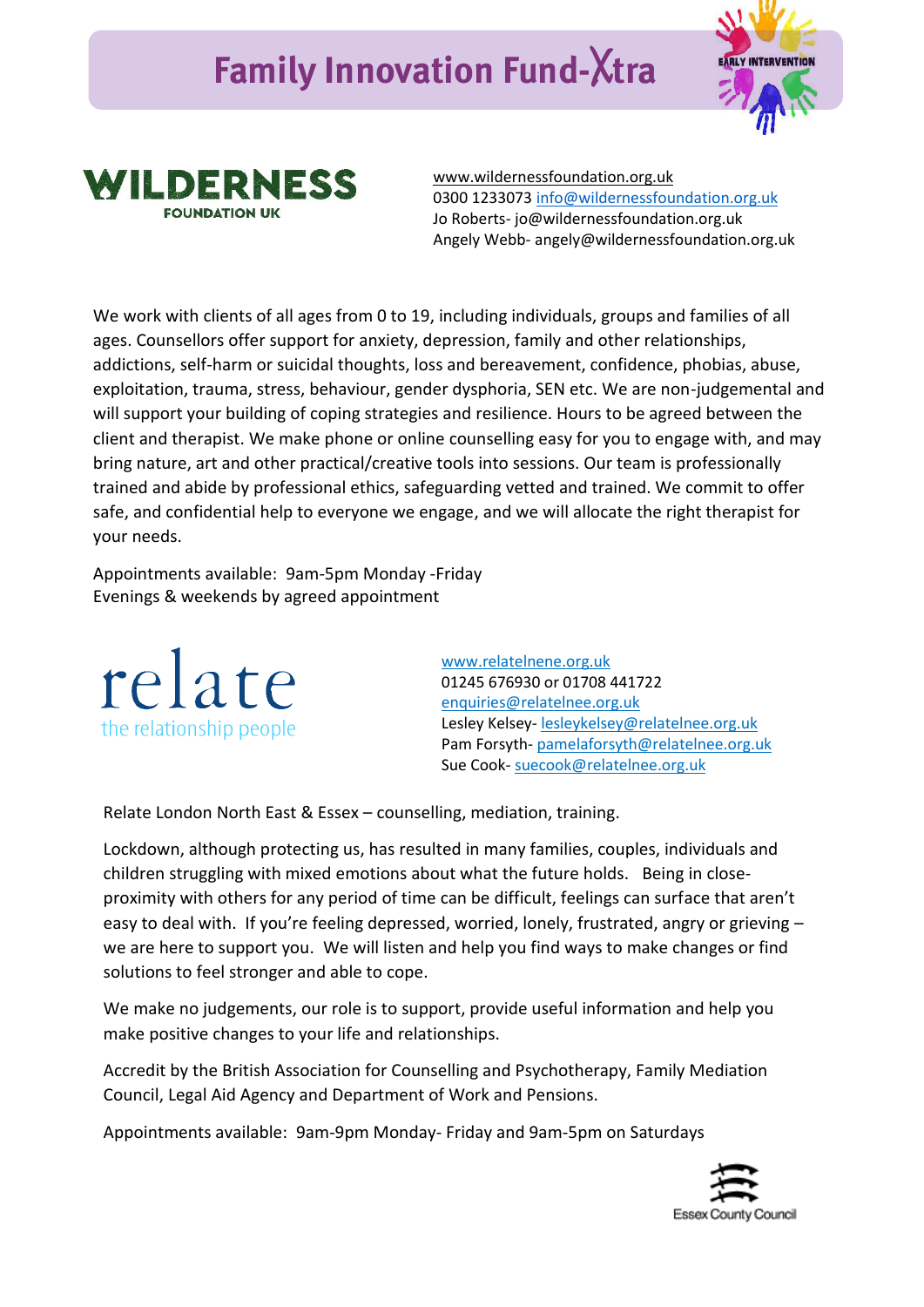## **Family Innovation Fund-**X**tra**





[www.opendoorthurrock.org](http://www.opendoorthurrock.org/) 01375 390040 **[Fifxtra@opendoorservices.org](mailto:Fifxtra@opendoorservices.org)** Kim Synclair- kim.synclair@opendoorservices.org

Open Door provides mentoring, coaching and counselling for young people between the ages of 5-18 which has been adapted for the current situation. We provide telephone and video conferencing support for young people and their families who are experiencing anxiety and poor mental health during these difficult times. Coaching will be goal focused, supportive and motivational. In addition to our usual coaching sessions, specifically aimed at helping young people we will also provide emotional support to families who may be struggling at this time. Where appropriate on-line counselling will be provided to complement this intervention. All of our staff are able to offer a range of skills through these platforms such as play and talking therapies.

Appointments available: Monday-Thursday 9am-7pm, Friday 9am-5pm Saturday and Sunday by agreed appointment



[www.evolve-intervention.com](https://www.evolve-intervention.com/) 01245 526069 [info@evolve-intervention.com](mailto:info@evolve-intervention.com) Emma Prince- e.prince@evolve-intervention.com

Evolve Intervention provide 1:1 support through coaching and mentoring to children aged  $5 - 18$ . We support with areas such as anxiety, self-esteem, risky behaviours, managing emotions, dealing with conflict, problem solving, bullying, friendships/relationships, motivation, building resilience, coping with loss/grief, academic tuition and many others. We also deliver group work designed around the needs and requirements of those taking part, as well as providing support to parents and carers in areas such managing behaviour, establishing boundaries, or perhaps just being a 'listening ear'. Our staff come from a variety of backgrounds such as Education, Youth Work, Social Work, Police and Counselling. We build strong working relationships with those who engage in our service and seek to empower them to address any issues they make be struggling with. We have worked extensively across Essex and Southend-on-Sea and accept referrals from professionals or via self/private referral.

Appointments available: Monday -Friday 9am to 6pm Some availability between 6pm- 8pm & Saturdays by appointment only.